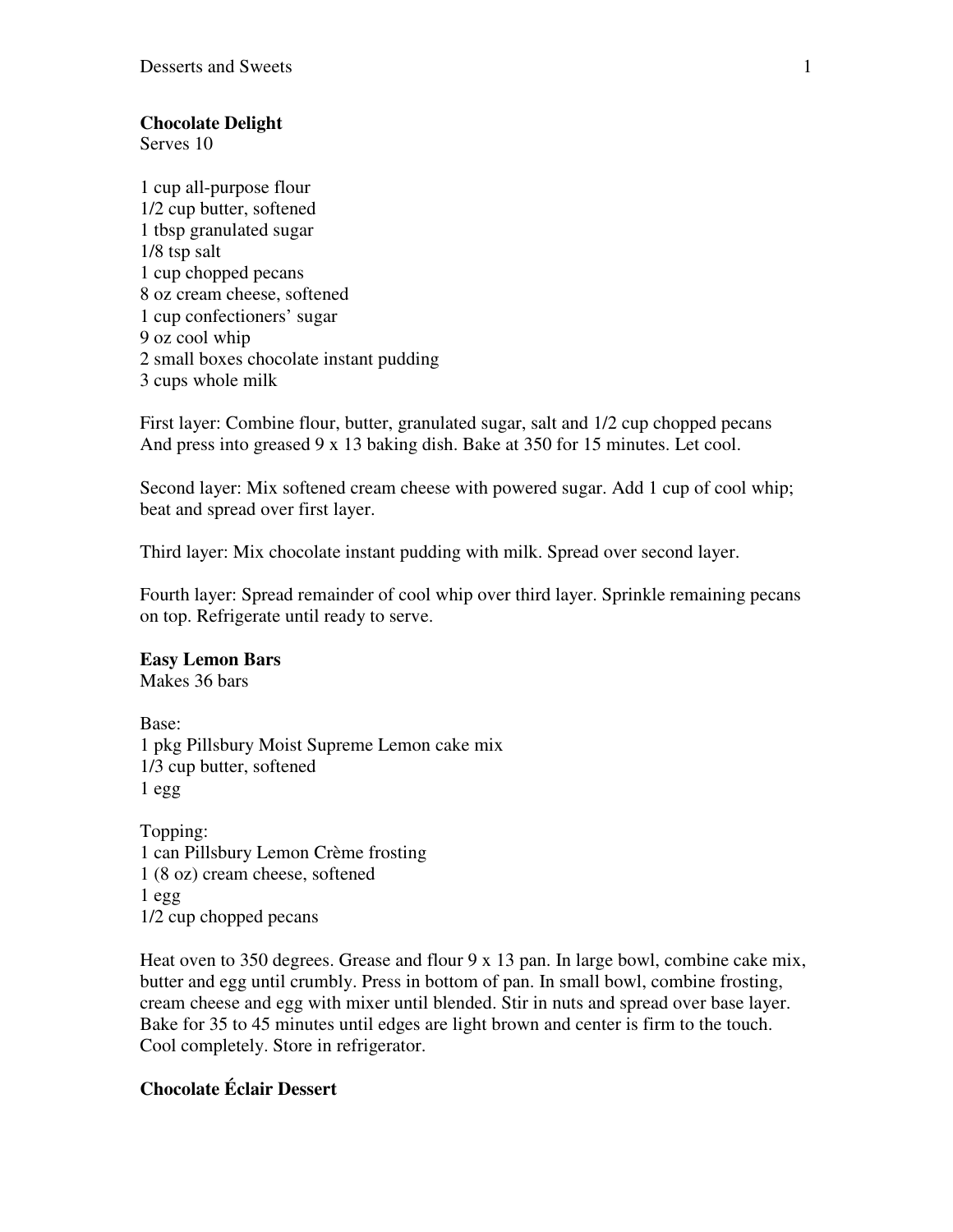Makes 12 servings

1 box of graham crackers (may not use entire box) 2 (3 oz) pkg instant vanilla pudding mix 3 cups whole milk 4 oz cream cheese 1 (8 oz) container cool whip, thawed 1 (16 oz) pkg prepared chocolate frosting

Line bottom of 9 x 13 pan with graham crackers. In large bowl, combine pudding mix, milk and cream cheese. Stir in cool whip. Spread over cracker layer. Top pudding with another layer of crackers. Top crackers with remaining pudding. Top pudding with final layer of crackers. Frost crackers with chocolate frosting. Refrigerate until serving.

#### **New York Cheesecake**

15 graham crackers, crushed 2 tbsp butter, melted 4 (8 oz) cream cheese 1 1/2 cups white sugar 3/4 cup whole milk 4 eggs 1 cup sour cream 1 tbsp vanilla extract 1/4 cup all-purpose flour

Preheat oven to 350 degrees. Grease and flour 9 inch springform pan. In medium bowl, mix crushed crackers with melted butter. Press into bottom of pan. In large bowl, mix cream cheese with sugar until smooth. Blend in milk and then 1 egg at a time, mixing just enough to incorporate. Mix in sour cream, vanilla and flour until smooth. Pour into prepared crust. Bake for 1 hour. Turn oven off and let cool in oven for 6 hours (this prevents cracking). Chill in refrigerator until serving.

### **Caramel Chocolate Squares**

Makes 48 1x 2 inch bars

1 (14 oz) pkg caramels 1 (5 oz) can evaporated milk 1 pkg Betty Crocker Super moist German chocolate cake mix 2/3 cup melted butter 1 cup chopped pecans 1 cup flaked coconut

Heat oven to 350 degrees. Heat caramels and 1/4 cup of milk in saucepan over medium heat, stirring constantly until caramels are melted and mixture is smooth. Keep mixture warm on low heat, stirring occasionally. Mix cake mix, butter, remaining milk and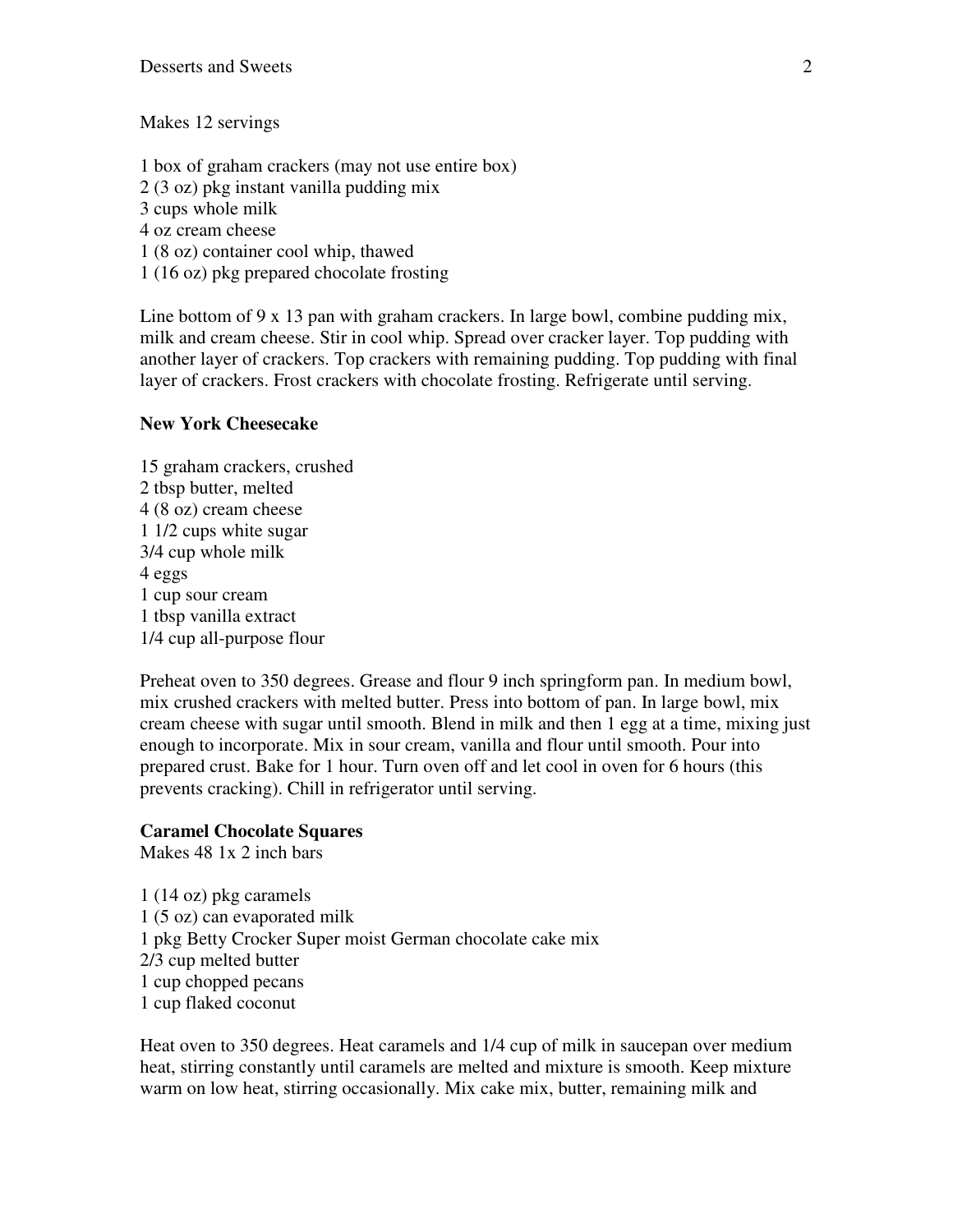pecans. Spread half of cake mixture in ungreased 9 x 3 pan. Bake 6 minutes and remove from oven. Sprinkle coconut over baked layer and then drizzle caramel over coconut. Drop remaining cake mixture by teaspoons and spread evenly over caramel layer. Bake an additional 15 to 20 minutes. Refrigerate until completely firm before cutting.

### **Shortbread Cookies**

Makes about 2 dozen cookies

2 cups all-purpose flour 1 cup butter, softened 1/3 cup sugar 1/2 tsp almond extract 1/2 tsp vanilla extract

Heat oven to 375 degrees. In medium bowl, combine flour, butter, sugar and extracts until mixture forms dough. Roll into 1 1/2 in balls and place on ungreased cookie sheet. Flatten with the bottom of a glass or cup, using granulated sugar between each one to prevent dough from sticking. Bake for about 10 minutes or until edges are slightly brown. Store in airtight container.

### **Coconut Cake**

This is the best coconut cake I ever had. It's sweet and takes some time to make, but if you like coconut like I do, it's worth every minute.

Cake:

- 1 cup butter, at room temperature
- 2 cups sugar
- 4 eggs, room temperature
- 3 cup sifted, self-rising flour
- 1 cup canned, unsweetened coconut milk
- 1 tsp vanilla extract

Filling: 1 cup sugar 1 1/2 cup sour cream 6 tbsp milk 3/4 cup flaked coconut

Frosting: 1 1/2 cups sugar 1/4 tsp cream of tarter or 1 tbsp white corn syrup 1/8 tsp salt 1/3 cup water 2 egg whites, room temperature 1 1/2 tsp vanilla extract Flaked coconut for sprinkling entire cake